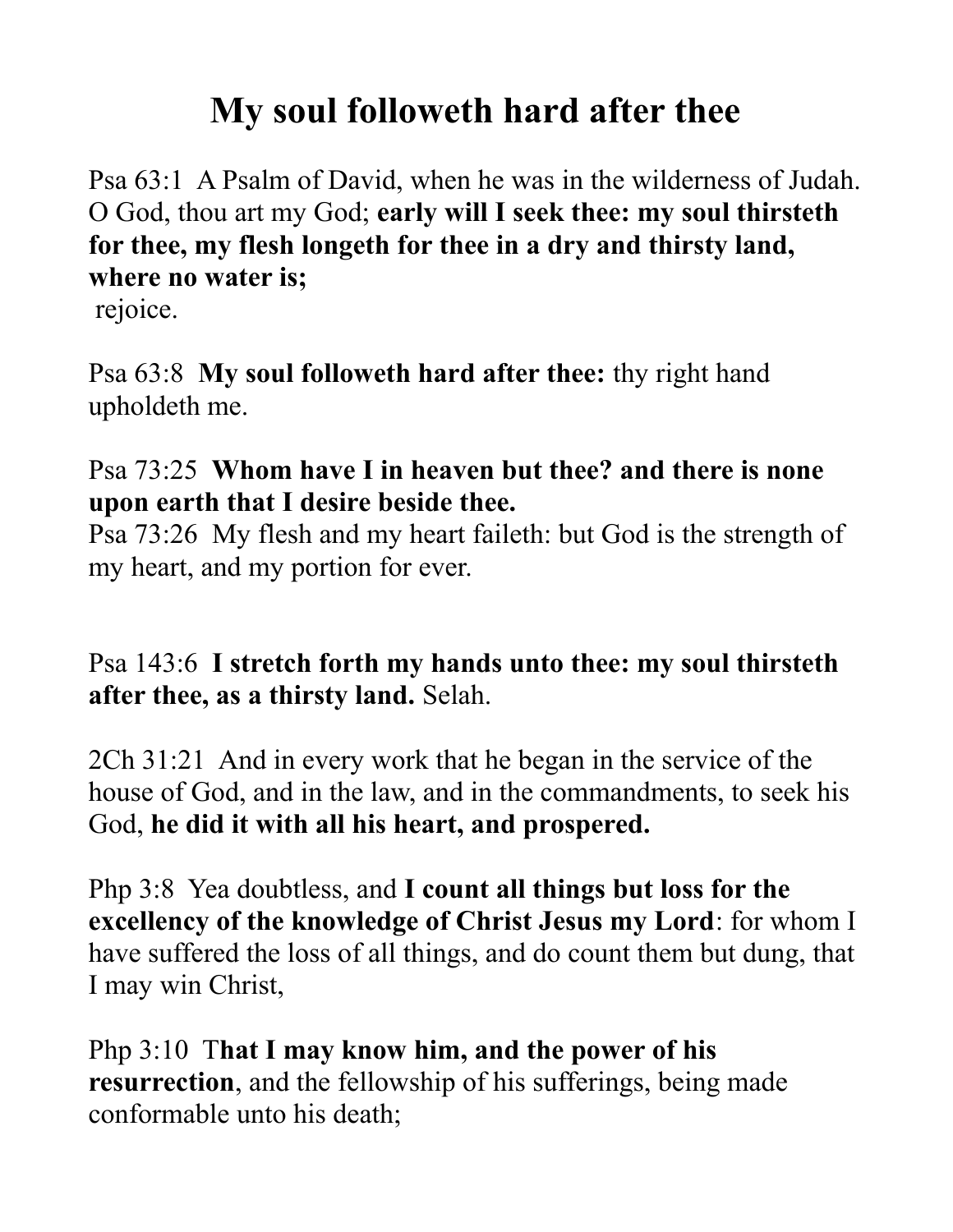Psa 42:1 To the chief Musician, Maschil, for the sons of Korah. **As the hart panteth after the water brooks, so panteth my soul after thee, O God.** 

Psa 42:2 **My soul thirsteth for God, for the living God**: when shall I come and appear before God?

Psa 42:3 **My tears have been my meat day and night, while they continually say unto me, Where is thy God?** 

Psa 42:4 When I remember these things, **I pour out my soul in me:** for I had gone with the multitude, I went with them to the house of God, with the voice of joy and praise, with a multitude that kept holyday.

### Psa 42:5 **Why art thou cast down, O my soul? and why art thou disquieted in me? hope thou in God: for I shall yet praise him for the help of his countenance.**

Psa 104:33 I will sing unto the LORD as long as I live: I will sing praise to my God while I have my being.

### Psa 104:34 **My meditation of him shall be sweet: I will be glad in the LORD.**

Psa 143:7 Hear me speedily, O LORD: my spirit faileth: hide not thy face from me, lest I be like unto them that go down into the pit. Psa 143:8 **Cause me to hear thy lovingkindness in the morning; for in thee do I trust: cause me to know the way wherein I should walk; for I lift up my soul unto thee.** 

Isa 26:9 **With my soul have I desired thee in the night; yea, with my spirit within me will I seek thee early:** for when thy judgments are in the earth, the inhabitants of the world will learn righteousness.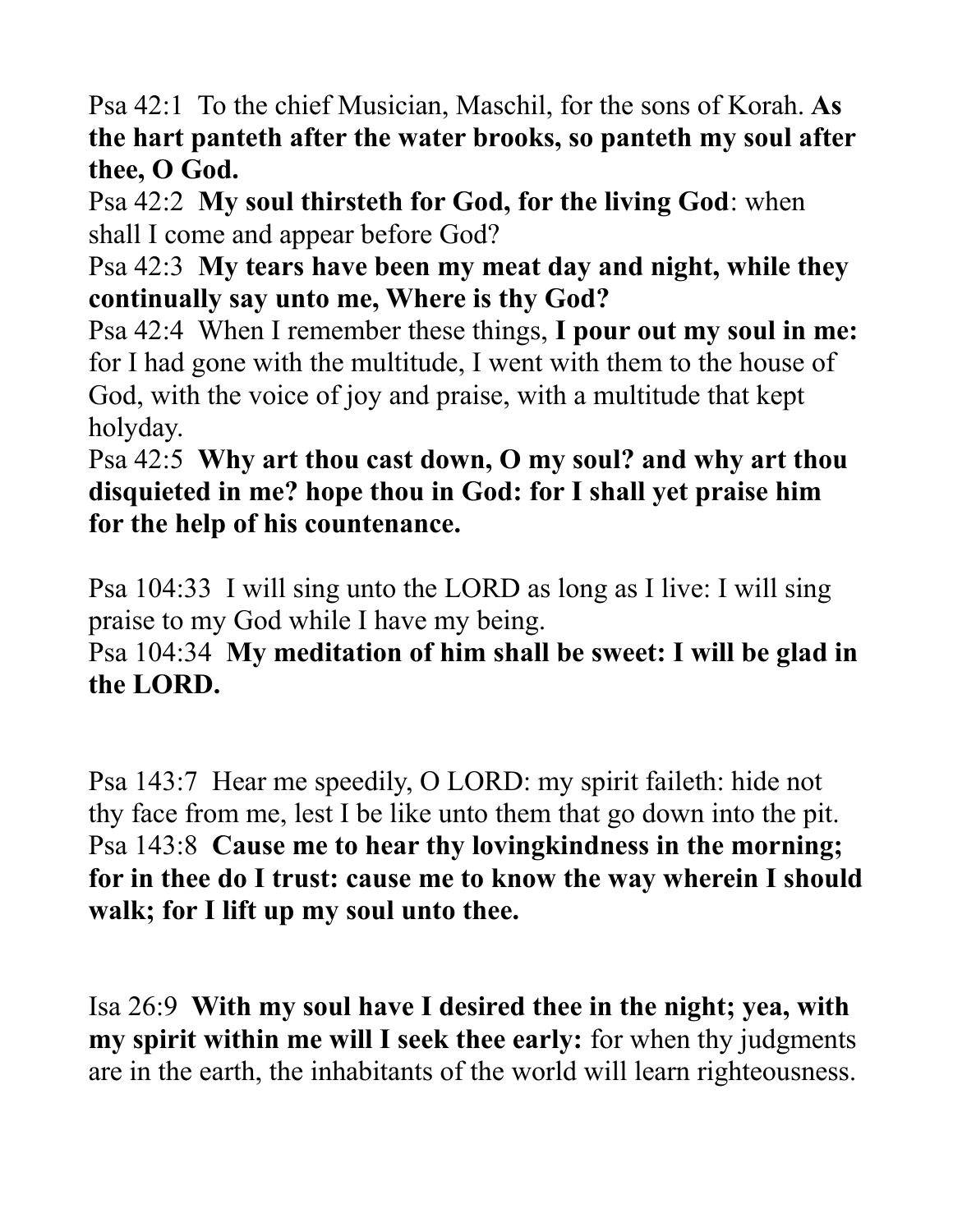Hab 3:17 **Although the fig tree shall not blossom**, neither shall fruit be in the vines; the labour of the olive shall fail, and the fields shall yield no meat; the flock shall be cut off from the fold, and there shall be no herd in the stalls:

Hab :18 **Yet I will rejoice in the LORD**, I will joy in the God of my salvation.

Hab 3:19 **The LORD God is my strength, and he will make my feet like hinds' feet, and he will make me to walk upon mine high places**. To the chief singer on my stringed instruments.

Mat 10:38 And he that taketh not his cross, and followeth after me, is not worthy of me.

Mat 10:39 **He that findeth his life shall lose it: and he that loseth his life for my sake shall find it.** 

Mat 10:40 He that receiveth you receiveth me, and he that receiveth me receiveth him that sent me.

Psa 84:1 To the chief Musician upon Gittith, A Psalm for the sons of Korah. How amiable are thy tabernacles, O LORD of hosts! Psa 84:2 **My soul longeth, yea, even fainteth for the courts of the LORD: my heart and my flesh crieth out for the living God.**  Psa 84:3 Yea, the sparrow hath found an house, and the swallow a nest for herself, where she may lay her young, even thine altars, O LORD of hosts, my King, and my God.

#### Psa 84:10 For **a day in thy courts is better than a thousand. I had rather be a doorkeeper in the house of my God, than to dwell in the tents of wickedness**.

Psa 84:11 For the LORD God is a sun and shield: the LORD will give grace and glory: no good thing will he withhold from them that walk uprightly.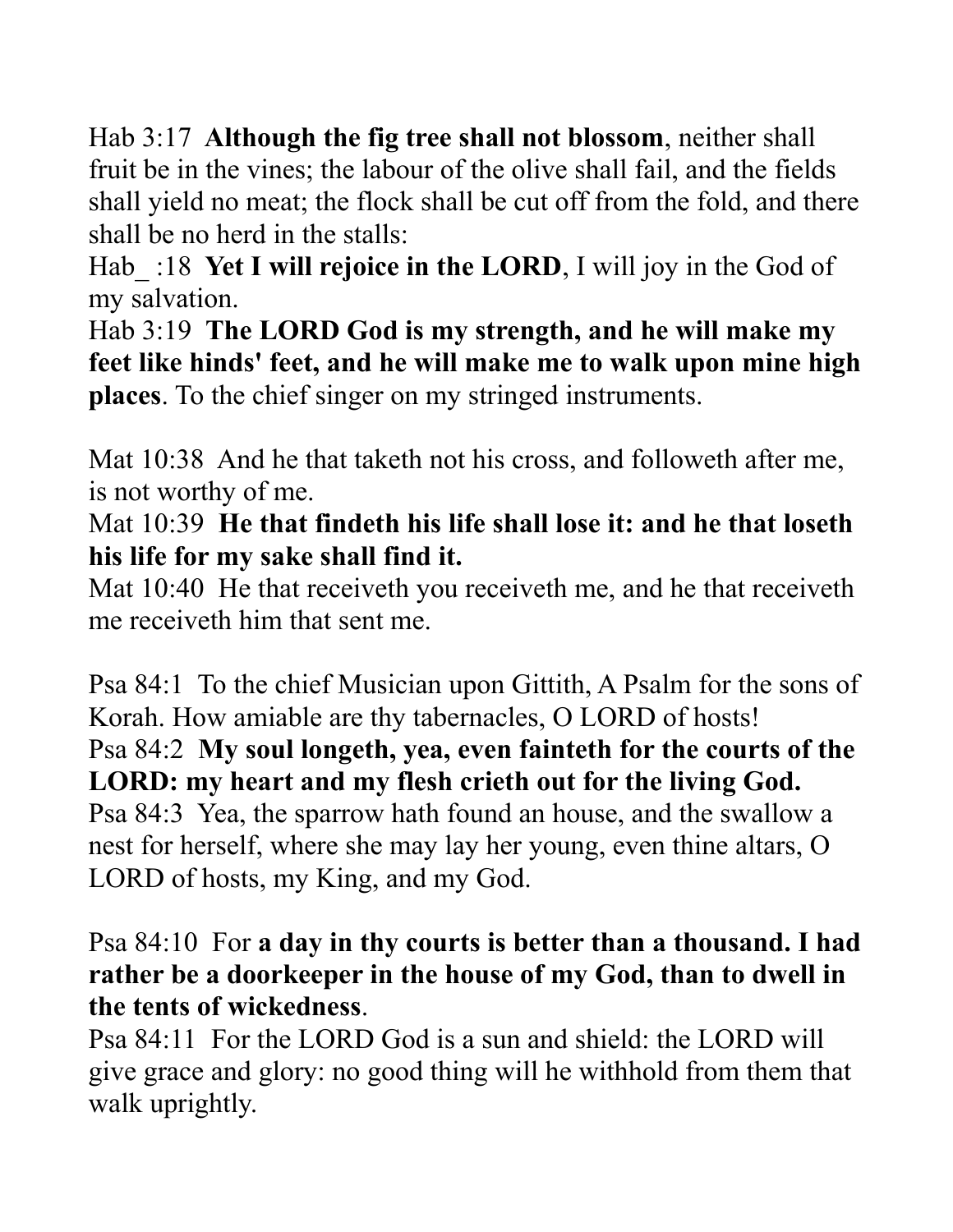Psa 84:12 O LORD of hosts, blessed is the man that trusteth in thee.

Joh 7:37 In the last day, that great day of the feast, Jesus stood and cried, saying, **If any man thirst, let him come unto me, and drink.**

Joh 7:38 He that believeth on me, as the scripture hath said, out of his belly shall flow rivers of living water.

Joh 4:10 Jesus answered and said unto her, If thou knewest the gift of God, and who it is that saith to thee, Give me to drink; thou wouldest have asked of him, and he would have given thee living water.

Joh 4:13 Jesus answered and said unto her, Whosoever drinketh of this water shall thirst again:

Joh 4:14 **But whosoever drinketh of the water that I shall give him shall never thirst; but the water that I shall give him shall be in him a well of water springing up into everlasting life.** 

Isa 55:1 **Ho, every one that thirsteth, come ye to the waters, and he that hath no money; come ye, buy, and eat; yea, come, buy wine and milk without money and without price.** 

Isa 55:2 Wherefore do ye spend money for that which is not bread? and y**our labour for that which satisfieth not? hearken diligently unto me,** and eat ye that which is good, and let your soul delight itself in fatness.

Rom 8:5 For they that are after the flesh do mind the things of the flesh; but they that are after the Spirit the things of the Spirit. Rom 8:6 For to be carnally minded is death; but **to be spiritually minded is life and peace.**